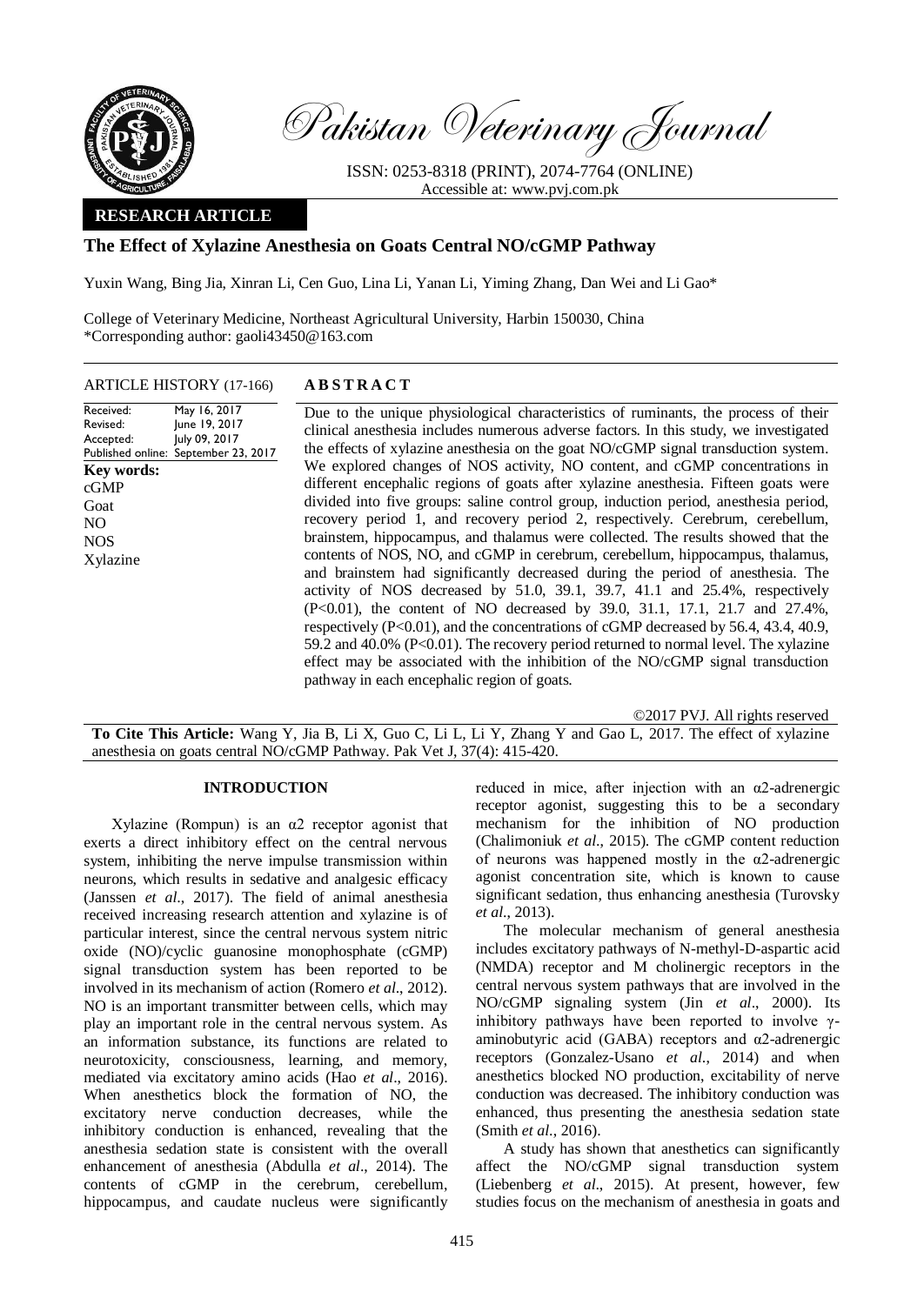controversy still exists about the role of anesthetics in information transduction pathways and the specific effects of anesthetics. By measuring the activity of nitric oxide synthase (NOS), the content of NO, and the concentration of cGMP in five experimental groups, we explored the mechanism of xylazine anesthesia in goats.

#### **MATERIALS AND METHODS**

**Animals and experimental groups:** C57BL/6 mice  $(n=25)$  with a mean body weight of  $20\pm 2$  g was obtained from the laboratory animal center of the First Affiliated Hospital of the Harbin Medical University. These mice were divided into five groups and received xylazine injections with concentrations of 57.4, 67.5, 79.5, 93.5, and 110 mg/kg. Fifteen healthy goats aged eight months, and weighing 13 to 15 kg, were purchased from the Qingxi farms in HarBin. Goats were randomly divided into five groups (n=3 each): the normal saline control group (C group), the induction group (I group, standing unsteady, goats fell to the ground, the turning reflex was about to disappear), the anesthesia group (A group, placing the animal facing a ventral face, providing slight irritation, and the animal still could not turn back to the reflex), the recovery period 1 group (R1 group, on anastomosis after the reflection of the animals had disappeared, providing slight stimulus, animals were able to turn their own back, restoring the reflex), and the recovery period 2 group (R2 group, reflecting the reflection after a recovery period of 6 h, the animals were essentially awake, were free to walk, and took the initiative to drink water and to forage). All experiments were performed in accordance with the Ethical Committee for Animals.

**Determination of ED50:** Intraperitoneal injection was used to correct the reflex as an effective standard for anesthesia: 10-15 min after injection, the reflex disappeared for more than 1 min, and neither clamp, needle tail, nor claw could reactivate the reflex. The Dixon-Mood method  $(ED_{50} = log^{-1}[x_0+i(A/N \pm 0.5)]$  where "i' is the logarithmic dose group distance) was used to start the maximal effective dose Dmax at a dose ratio of 1: 0.85, which was injected intraperito-neally in a sequential manner. After administration, the anesthesia of mice was observed and the dose of the next mouse was determined via disappearance of the reflex after administration. The anesthetic doses of mice (pre-determined via experimentation) were 57.4, 67.5, 79.5, 93.5, and 110.0 mg/kg. The  $ED_{50}$  of xylazine for mice anesthesia was calculated as 98 mg/kg. Different animal body surface areas could be used  $A=K \cdot W^{2/3}$  (A represents the body surface area, K represents the body shape coefficient, and W represents the body weight) for the estimate. The drug dose was roughly proportional to the body surface area. The conversion coefficient of dose conversion among different animals could be deduced.  $R_{ab} = (K_a/K_b)$ .  $(W_b/W_a)^{1/3}$  (R<sub>ab</sub> is the conversion factor of dose conversions between animal a and animal b;  $K_a$  and  $K_b$ represent the body sizes of animal a and animal b;  $W_a$ ,  $W_b$ represent the weights of animal a and animal b). The  $ED_{50}$ of goat anesthesia was calculated according to the method of equivalent dose conversions between different animals. According to the formula, the conversion coefficient for

the dose conversion from mouse to goat  $(R_{ab})$  was 0.131. To calculate xylazine anesthesia on goats an  $ED_{50}$  of 12.8 mg/kg was used.

Sample collection: For the saline control group: intramuscular injection of saline solution was conducted and after 8 min, the goats were slaughtered along both interfrontal raphe self-nasal occipital condyles, cut with an electric plaster saw, and goats were sacrificed to retrieve their brain for further investigation. The cerebrum cerebellum, thalamus, hippocampus, and brainstem were quickly removed and stored on ice. All samples were immediately frozen in vials in liquid nitrogen. For other experimental groups: goats were sacrificed at each time point. The tissues in different encephalic regions of the brain were removed from the liquid nitrogen tank and stored at -80°C for further investigation.

**Determination of NOS activity:** The activity of NOS was determined with a NOS assay kit (Nanjing Bioengineering Institute Batch). A tube was filled with 100 μl distilled water and 100 μl sample were added to the tube. 200 μl substrate buffer, 10 μl accelerator, and 100 μl chromogenic agent were added to both tubes. Then, the samples were mixed at 37°C in a water bath reaction for 15 min. After wards, 100 μl transparent agent and 2000 μl termination fluid were added to both tubes. After full mixing, 1 cm light path correction was done at 530 nm with distilled water zero adjustment, and measured via colorimetry.

**Determination of NO content:** The content of NO was determined with a NO kit (Nanjing Jiancheng Bioengineering Institute). A tube was filled with 0.5 ml of distilled water and 0.4 ml of distilled water and 0.1 ml sample were added to the tube. We added the 0.2 ml each of reagent one and reagent two to three branches, and mixed the contents in a water bath reaction for 60 min. We then added 0.2 ml of reagent three and 0.1 ml of reagent four. Full vortex mixing for 30 s, was followed by letting the mixture settle for 10 min at room temperature, and subsequent centrifugation for 10 min (3,500-4,000 g). The resulting clear supernatant extract was used in a chromogenic reaction.

**Determination of cGMP concentration:** cGMP in the sample was determined via double antibody sandwich enzyme standard immunoassay using the cGMP kit (US R & D systems company). 50 μl of sample were added at a 1:1 dilution to be tested with blank micropore. To the standard micropore and sample micropore, 50 μl biotin labeled antibody solution was added and incubated at  $36\pm2\degree$ C for 60 min. The mixture was washed five times, each time letting it settle for 10-20 s. Then, 60 μl affinity streptavidin-HRP was added to all micropores and mixed well before incubation at 36±2°C for 30 min. The mixture was again washed five times, letting it settle for 10 s. Each pore received an addition of 50 μl A solution and 50 μl B solution, incubating it at 36±2°C without light for 15 min. Then, 50 μl termination solution was added to each micropore to terminate.

**Data analysis:** Mean data±standard deviation was used for data analysis by utilizing the SPSS 13 for Windows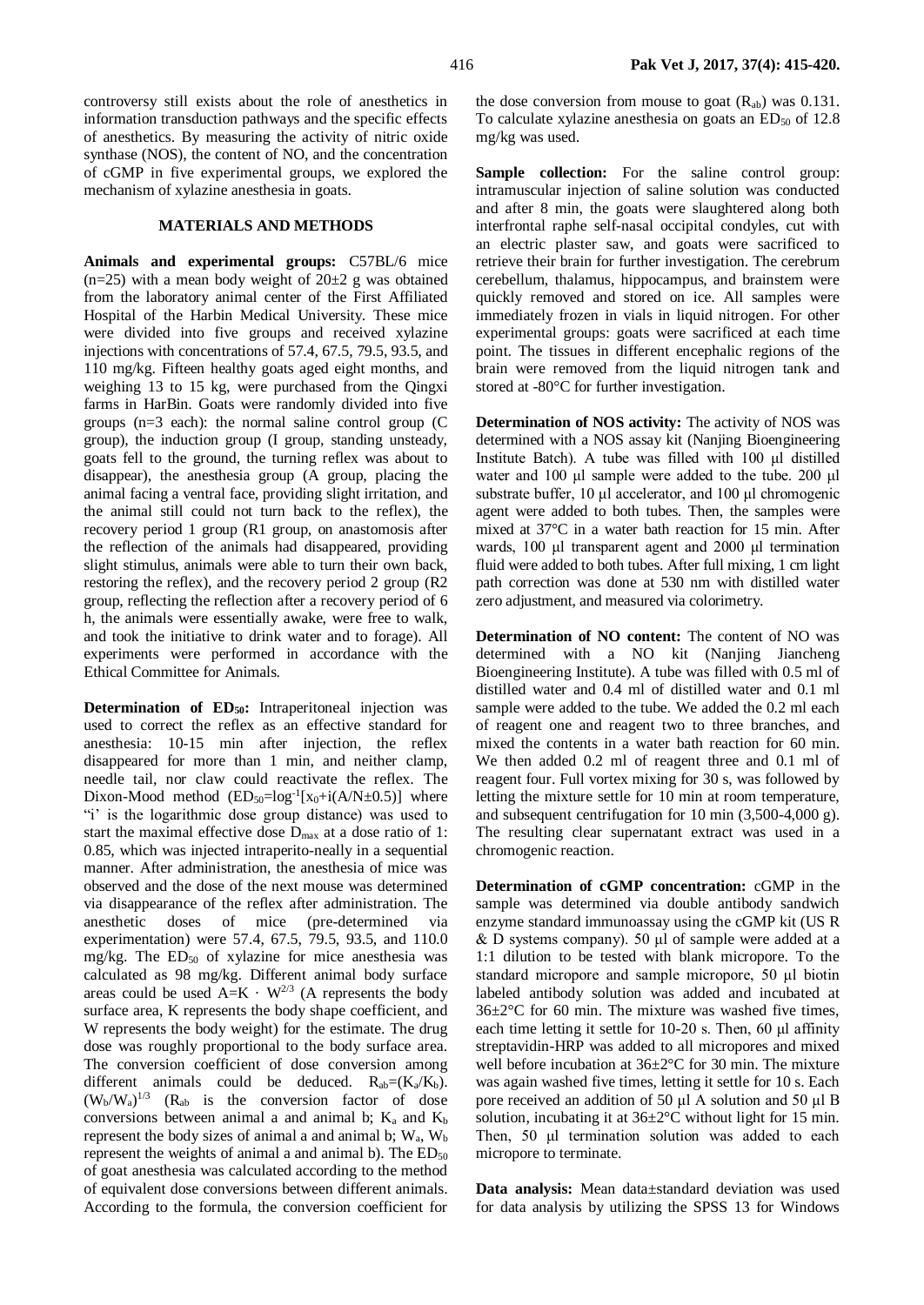statistical analysis software, for one-dimensional variance analysis. Two variables simple correlation analysis was conducted using linear correlation regression analysis, with  $P<0.05$  suggesting a significant difference,  $P<0.01$ suggesting a very significant difference. The experimental data were plotted with GraphPad Prism 5.

### **RESULTS**

**Results of NOS activity:** The activity of NOS in the cerebrum, hippocampus, thalamus, cerebellum, and brainstem was inhibited to some extent. Compared to the C group, the I group decreased by 46.1 and 36.8% in the cerebrum and thalamus, respectively (P<0.01, Fig. 1A and D); while the hippocampus and brainstem were reduced by 28.1 and 16.4% (P<0.05, Fig. 1C and E), respectively. The NOS activity of A group compared to C group decreased in cerebrum, hippocampus, thalamus, cerebellum and brainstem by 51, 39.7, 41.1, 39.1 and 25.4%, respectively  $(P<0.01$ , Fig. 1). In group R1, the activity of NOS in the above encephalic region was significantly increased, was and a significant difference was found compared to group A  $(P<0.01$ , Fig. 1). However, the activity of NOS in the cerebrum was still significantly inhibited compared to the C group  $(P<0.01$ , Fig. 1A). The activity of NOS in the encephalic region recovered to a normal level in the R2 group (Fig. 1A).

**Results of NO content:** The content of NO in each brain area decreased significantly following injection. I group compared to C group contents of NO in thalamus and cerebellum decreased by 13.8% and 17.9% (P<0.01, Fig. 2B and D), respectively. Compared to C group, A group had content of NO within the cerebrum, hippocampus, thalamus, cerebellum, and brainstem of 39, 17.1, 21.7, 31.1 and 27.4%, respectively (P<0.01, Fig. 2). Compared to I group, NO levels differed in the cerebrum, hippocampus, and brainstem in A group  $(P<0.01$ , Fig. 2A, C, and E) as well as the thalamus and cerebellum  $(P<0.05$ , Fig. 2B and D). R1 group had significantly increased NO content in the encephalic region compared to A group (P<0.01, Fig. 2). The content of NO returned to normal levels in the encephalic region of the R2 group compared to A group (P<0.01, Fig. 2).

**Results of cGMP concentration:** The concentration of cGMP in the five encephalic regions decreased significantly after anesthesia. I group had a reduced concentration within the cerebrum, the hippocampus, and the cerebellum compared to C group; reduction was 27.5 and 29.7%, respectively (P<0.01, Fig. 3A, C) and 20.2% (P<0.05, Fig. 3B). For the cerebrum, the hippocampus, thalamus, cerebellum, and the brainstem, A group had a reduced concentration of cGMP compared to C group; levels were respectively reduced by 56.4, 40.9, 59.2, 43.4 and  $40.0\%$  (P<0.01, Fig. 3), within the cerebrum, thalamus, and brainstem (P<0.01, Fig 3A, D, E) as well as the cerebellum  $(P<0.05$ , Fig 3B); In group R1, the concentration of cGMP increased significantly compared to I group within the cerebrum and the thalamus compared to A group  $(P<0.01$ , Fig. 3A, D). The concentration of cGMP of the encephalic region of R2 group returned to normal levels.



**Fig. 1:** NOS activity in five encephalic regions at different periods. \*Significant differences (P<0.05) are in comparison to the control group.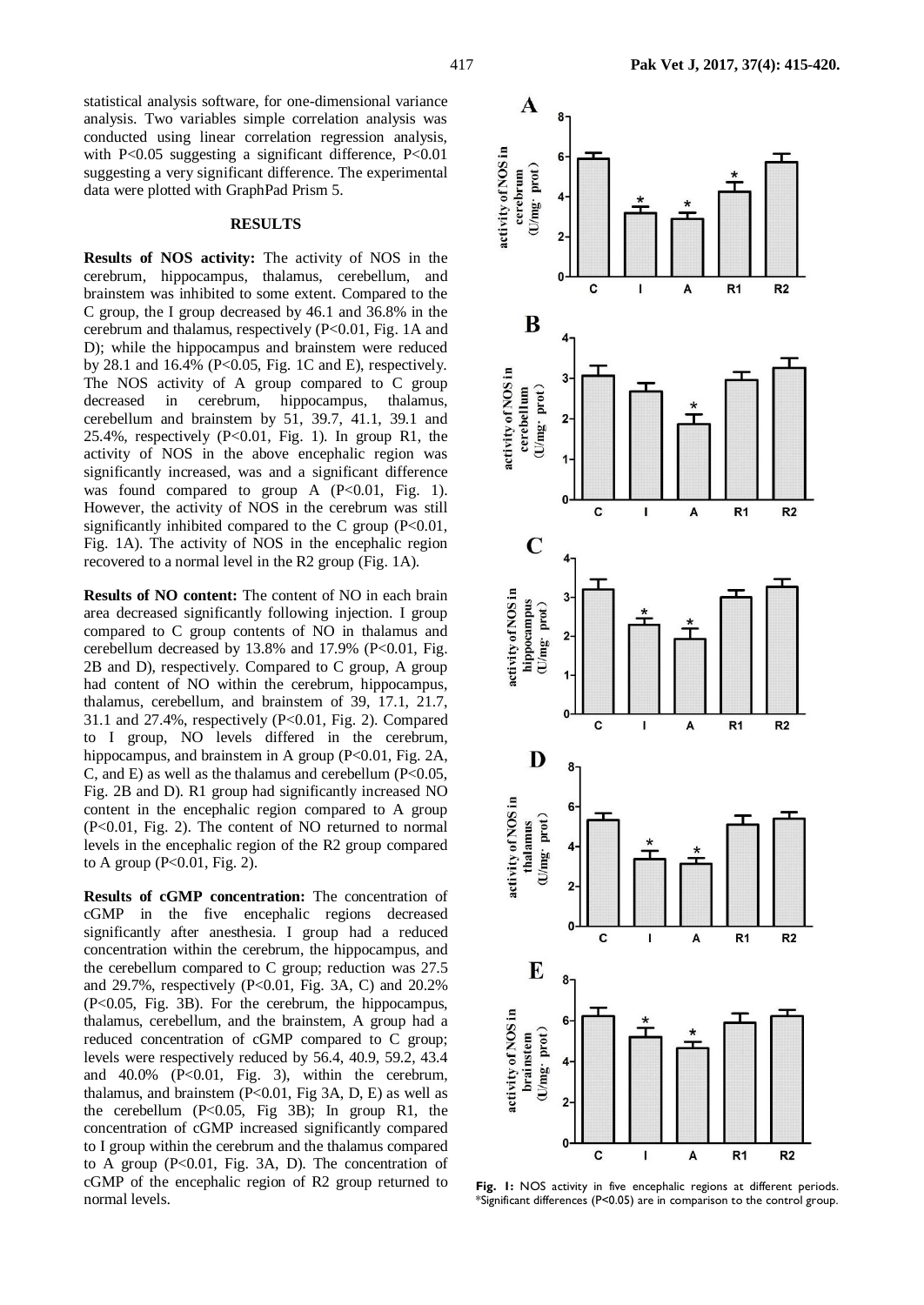





**Fig. 3:** cGMP concentration in five encephalic regions at different periods. \*Significant differences (P<0.05) are in comparison to the control group.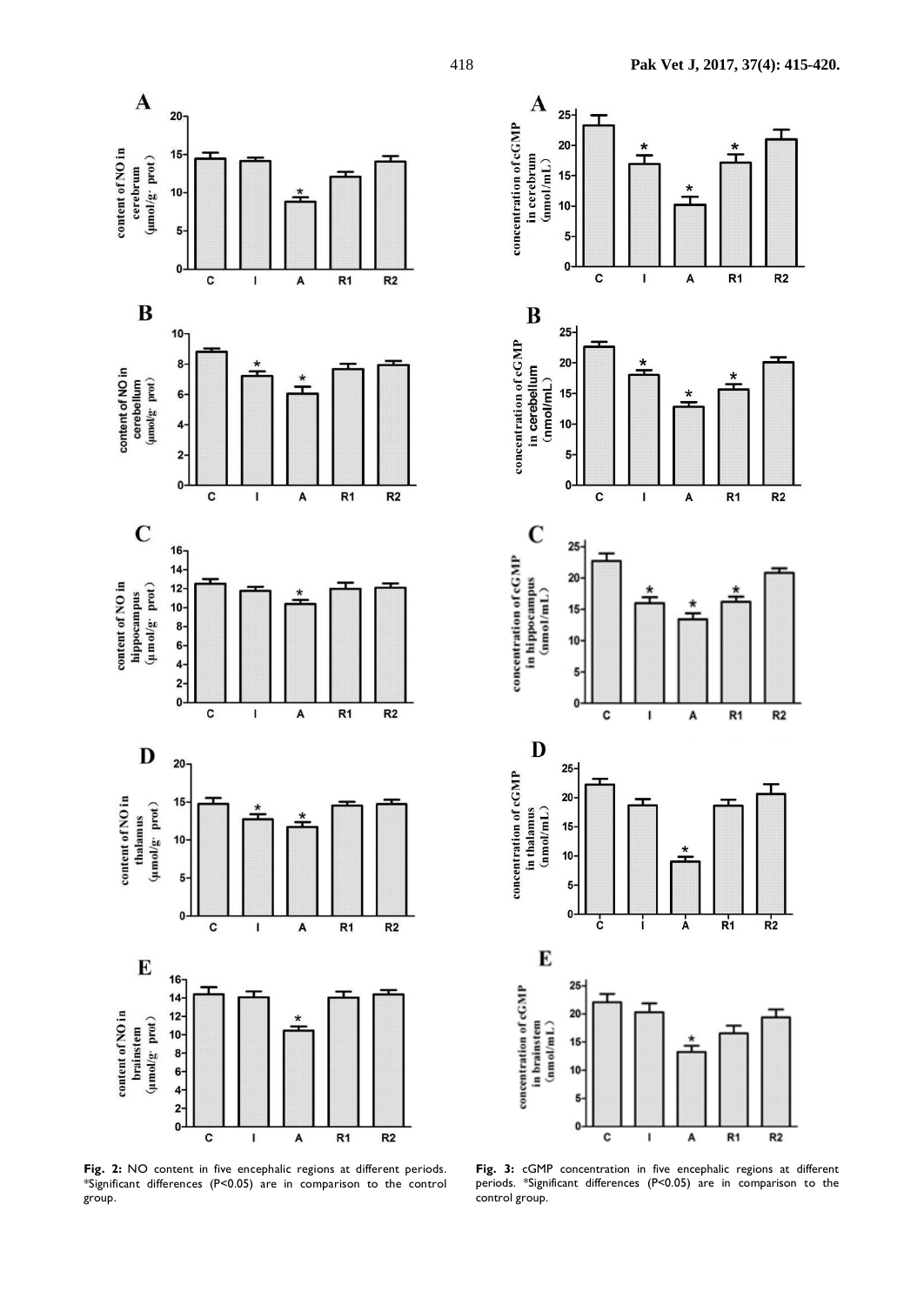#### **DISCUSSION**

According to our results, the mechanism of xylazine action as a goat anesthesia is associated with the NO/cGMP pathway. NOS is the rate-limiting enzyme of NO synthesis, and NOS exerts its biological effects through the formation of NO (Buchwalow *et al*., 2017). As a type of biological information transmitter, NO is a highly reactive free radical, which exists widely in goats. NO is produced by NOS, catalyzing the reaction of L-Arg with molecular oxygen (Grasemann *et al*., 2017). A previous study has confirmed that NMDA and M cholinergic receptors produce cGMP by activating NOS in the excitatory pathways. Numerous intravenous anesthetics have been suggested to be involved in the NO/cGMP signaling pathway (Romero *et al*., 2011). The link can change with cGMP depending on the activity of phosphodiesterase, changing the NO half-life, and preventing the release of NO or the direct effect of NOS, thus activating the NOS after NMDA receptor activation (Ostadhadi *et al*., 2016). Therefore, the mechanism of anesthesia may be related to the NMDA receptor and the M cholinergic receptor excitatory pathway. These results furthermore suggest that  $\alpha$ 2-adrenergic receptor agonists may be involved in the regulation of  $\alpha$ 2-adrenergic receptor mediated sedation, analgesia, and muscle relaxation. This effect had been reported to be related to the NO/cGMP signal transduction system (Tonner *et al*., 1999). During R1 group treatment, the activity of NOS in each of the encephalic regions was significantly increased, resulting in a significant difference compared to A group (P<0.01, Fig. 1). However, the activity of NOS in the cerebrum was still significantly inhibited compared to the C group  $(P<0.01$ , Fig. 1A). The activity of NOS in the encephalic region recovered to normal levels in group R2 (Fig. 1). This suggests that anesthesia is more likely to inhibit NOS activity in the cerebrum than in other encephalic regions. This may be because anesthesia affects the excitatory pathways of NMDA receptors and the M cholinergic receptors in the cerebrum.

NO plays an important role in both the formation and maintenance of neuropathic pain (Wong *et al*., 2017). However, if anesthesia blocks the formation of NO, this leads to a reduction in excitatory neurotransmission and consequently, in inhibitory conduction enhancement. Then, the sedation state is presented, which is consistent with the overall enhancement of the anesthetic state (Srebro *et al*., 2016). The study of NO target molecules also showed that downstream signal molecules of NO play different roles in the processing of a pain signal. Therefore, reducing the content of NO can relieve the pain, which is one of the critical indicators for successful anesthesia (Fan *et al*., 2016). NO affects the processing of pain signals at multiple levels in the nervous system, and can enhance the excitability of neurons, thus abolishing the descending inhibition of the spinal cord (Musicki *et al*., 2017). In group I, the NO content in each brain area was clearly decreased, and in the thalamus region, it was 13.8% lower than in group C (P<0.01, Fig. 2D). The NO content in each brain region increased slightly in group R1; however, compared to the C group in cerebrum, the difference was still significant. These effects were associated with a simultaneous low NOS activity. This

also suggests that the NOS activity was greatly inhibited, which led to NO synthesis.

A prior study reported that the NO/cGMP signal transduction system is closely related to the  $\alpha$ 2-adrenergic receptor pathway (Thorin *et al*., 1998). Inhibited NO production can lead to a reduced cGMP content. In the NO/cGMP pathway, NO is an important information substance and plays an important role in the transmission and maintenance of nociceptive transmission within the central nervous system (Banuls *et al*., 2014). NO activates sGC and promotes cGMP synthesis and cGMP is the central link of the entire system (Spinelli *et al*., 2016). The downstream target molecules of cGMP include protein kinase G (Zhang *et al*., 2016), nucleotide gated cation channels, cGMP regulated phosphodiesterase, and the AMPA receptor. NO is mainly involved in a variety of regulatory mechanisms linked via cGMP and it also plays an important role in regulating peripheral cells (Kim *et al*., 2016). Clonidine and dexmedetomidine can reduce the content of cGMP in the cerebellum and enrich the cerebrum, hippocampus, and the caudate nucleus with  $\alpha$ 2adrenergic receptors. Furthermore, the content of cGMP decreased (Vulliemoz *et al*., 1996), which could be reversed by the selective receptor yohimbin and the dose dependent atipamezole antagonist imidazole (Murahata *et al*., 2014). During anesthesia, the concentration of cGMP was significantly lower in each brain area than for the control group. A significant difference was detected in cGMP concentration compared to the control group in the cerebrum and hippocampus during induction. During the same period, we suggest that the concentration of cGMP was consistent with the trend of NOS concentration and no content in brain activity. In the hippocampus, anesthesia may affect other substances the contributed to the change of cGMP, such as the content of  $\alpha$ 2-adrenergic receptor. Although the effects of xylazine on the activity of NOS, the content of NO, and the concentration of cGMP were different during anesthesia, the trend followed a similar changing tendency, which was similar to that of goats. This shows that the regulation of the NO/cGMP signal transduction system in various encephalic regions of goats may be involved in the molecular mechanism of xylazine anesthesia. Furthermore, the effect of anesthetics may be related to the inhibition of the NO/cGMP signal transduction system in these regions.

A previous study has shown that the NO/cGMP signal transduction system is closely related to the GABA pathway (Fedele *et al*., 1997). In the central nervous system, GABAA receptors are always present in the same region as NOS, NO, and cGMP and have the function of regulating GABA release and the GABA<sub>A</sub> receptor. NO and cGMP can inhibit the activity of the  $GABA_A$  receptor, and the activation of GABAA receptor in turn inhibits the NO/cGMP signal transduction system (Yu *et al*., 2003). Therefore, as soon as the NO/cGMP signaling pathways is verified to be involved in the xylazine anesthesia mechanism in goats, the GABA pathway is a likely candidate to be involved as well, playing a role in the process of goat anesthesia. In a future study of this anesthesia mechanism, other substances should be investigated that will affect the NO/cGMP, thus enabling to systematically summarize the effect of the anesthesia